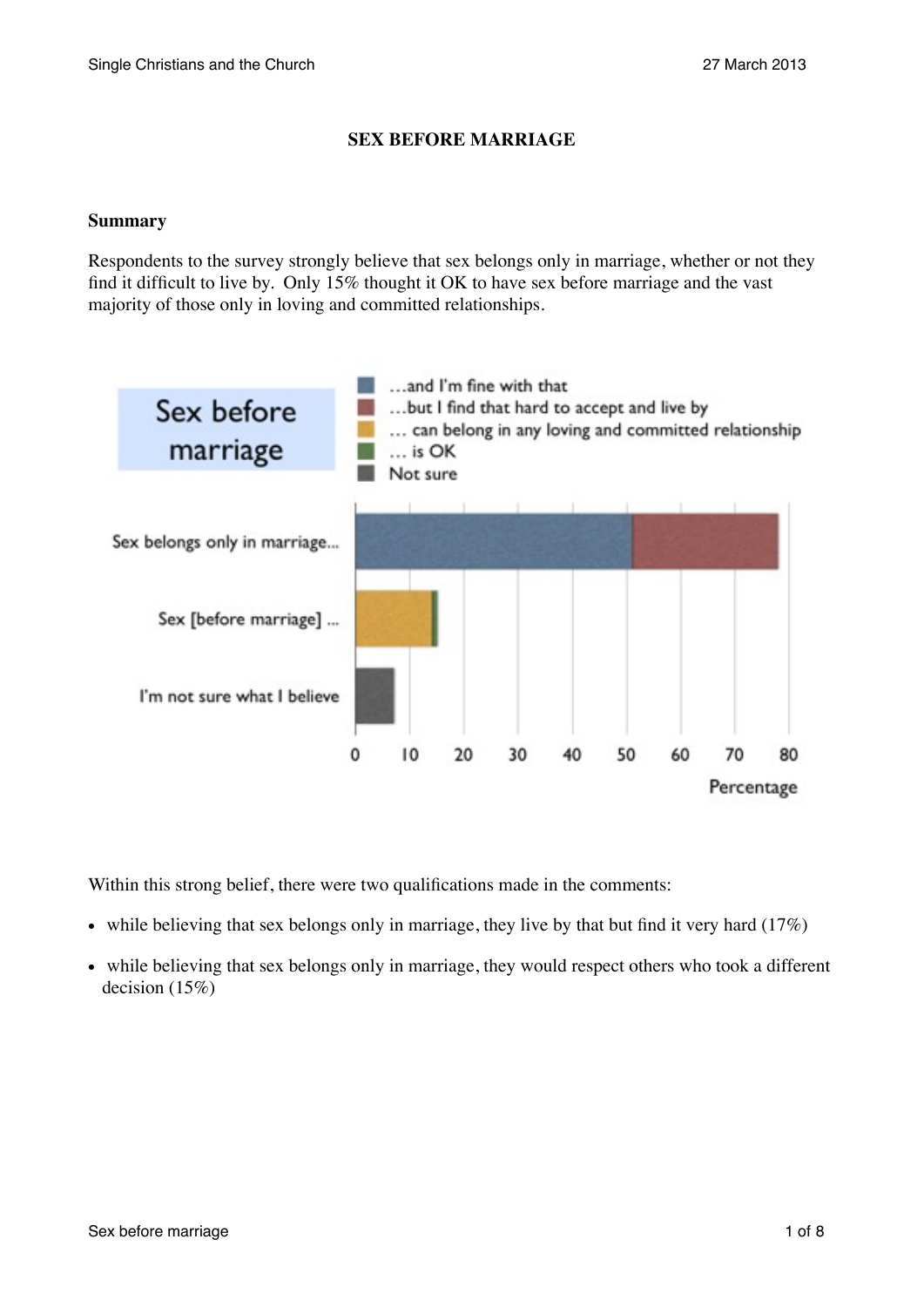# **Overview**

2,514 answered the question **What is your view on sex before marriage?**

51 % Sex belongs only in marriage and I am fine with that

27 % Sex belongs only in marriage but I find that hard to accept and live by

14 % Sex can belong in any loving and committed relationship

- 1 % It is OK to have sex before marriage
- 7 % I am not sure what I believe about this

351 responded to the invitation **Any additional comments?** 50 were not included in the analysis as referring to other questions, repeating the answer already given, or whose meaning was not sufficiently clear. The majority were qualifications of the answer given or explanations for it.

### **Sex means full penetrative sex**

The comments generally assumed, as did the question, that what is meant was full penetrative sex. Although a few did treat it as various stages towards this.

- *• I assume by "sex" you mean going "all the way"? (97)*
- *• 'Sex' here mean 'consummated sexual relationship' (157)*
- *• The boundaries of what Sex is makes not having sex before marriage a hard concept to define. I am waiting for marriage but have done other things. (238)*
- *• I say no penetrative sexual intercourse before marriage as this creates a one flesh union. However I have no difficulty in sexual type of contact that stops short of intercourse as this doesn't create one-flesh union (350)*

## **For a few this question almost defines being a Christian:**

Some comments implied that this is quintessential aspect of being Christian:

*• Difficult to understand how any Christian can answer anything other than the top response here (185)*

## **Choosing to live by the decision**

The biggest response (17%) was people wanting to add something between choice 1 and 2 in the answers above. They say that they believe that sex belongs only in marriage and live by their decision, They find it hard, but not in the sense implied in answer 2 of finding it either hard to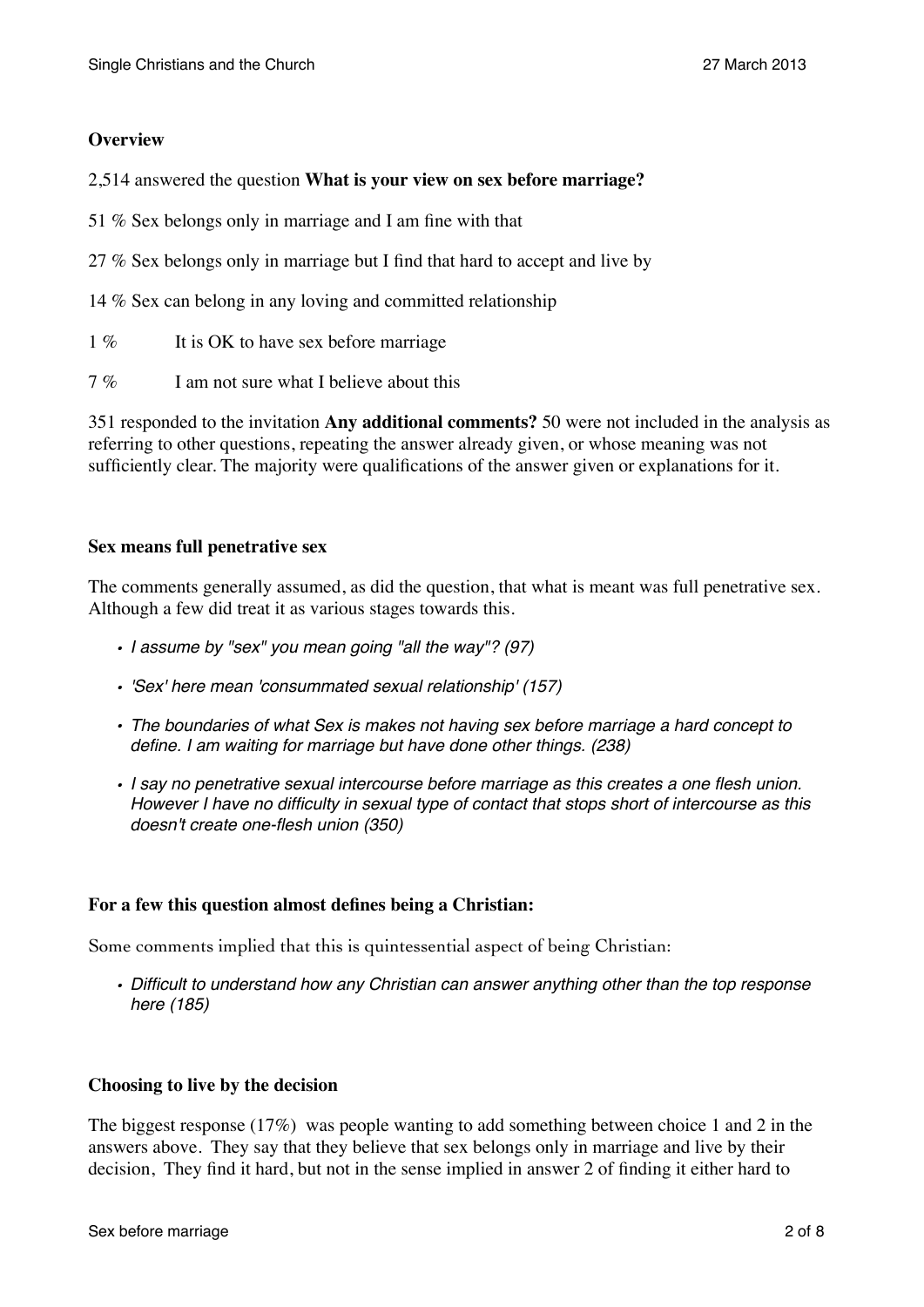accept or live by in failing to practice that belief. In particular some took issue with ' and I am fine with that', pointing out that restricting sex to marriage is costly and counter-cultural.

- *• The options don't enable me to give a clear answer....I don't believe in sex outside of marriage, I find that very hard, but I remain a virgin and committed to God's way (125)*
- *• Sex belongs only in marriage, but I'm not sure I am 'fine' with it celibacy is one of the hardest things for the single Christian because it is one of the most counter cultural choices we make (262)*
- *I'm fine with it but aware I may never marry, which would be disappointing to say the least. (323)*
- *• Doesn't make it easy but agree with the principle. I believe a relationship should be built on emotional, physical and spiritual and focus on any one can be unhelpful. (296)*

# **Living by the decision is only possible with shared conviction**

Some (3%) point out that it would be possible only if both parties agreed in faith and had the same conviction. If not then, as the same proportion stated, their relationships always broke up for wishing to maintain waiting until marriage.

- *• Accepting and remaining chaste can be challenging, but when both are resolute its easy! (220)*
- *• I only believe the above for those with a faith; for those without I would choose 'any loving and committed'; without faith it's not practical or possible to live by such strict rules. (127)*
- *• Try getting the man to go along with that... see what I mean about the miracle life has changed so much...so it is a stumbling block...but at least if both Christians maybe one can debate or argue the point on a level playing field so do not fall out! (227)*
- *• We have come v close. Our wedding is just under a year away. It's difficult to abstain we decided not to have sex. But despite crossing some lines (repentance follows), we believe that if we didn't agree with sex before marriage, we might have broken up by now. (106)*
- *• Its difficult, as I have dated a couple of non christian who base their relationship on sex, its very difficult to not want it also, as unashamedly, I enjoy sex very much. I just do not want relationships where that is what is the dominant feature. I have dated 3 men in 9 years and that did not last past a couple of dates as, I found I was weak when it cam onto sex and so withdrew from the relationship. This time i am determined to do it my way and hence why I have joined Christian Connections, hopefully finding a friend or relationship based on everything else but sex and especial sharing the same faith.(14)*

## **Dating that ends because of this**

For some, the issue of sex before marriage ends the relationship:

- *• My last two relationship broke up because the guys wanted sex before marriage (193)*
- *• I have only had relationships with non Christians and as they don't believe the same it has resulted in the break ups (218)*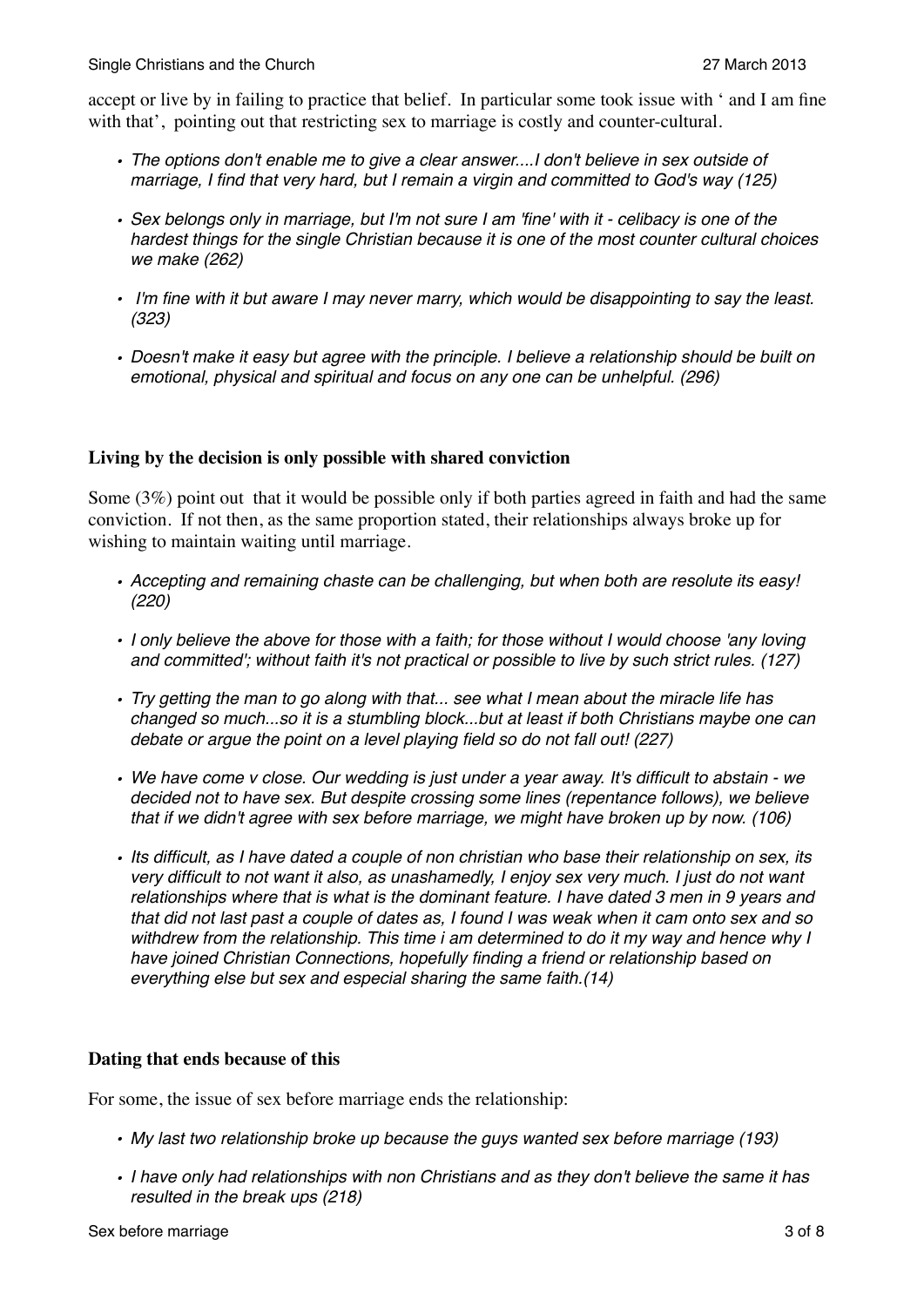- *• Some ex boyfriends have tried to pressurise me into having sex. this caused arguments and I believe ultimately one of the main reasons previous relationships have ended. (249)*
- *• This has been the biggest issue for me, it has stopped several relationships because they will have sex and I won't (287)*

### **Is there a difference as one gets older?**

1 in 20 wondered if the teaching of 'no sex before marriage' was equally applicable both to teenagers and to those older, particularly if children were unlikely, or was realistic for later first marriages in UK society:

- *• I believe that a gradual increase in the average age for marriage is creating more and more problems in this area - people are physically 'ready' for marriage for years before actually marrying, and inevitably that leads to struggles with sexual sin, whether single or in a romantic relationship. I do have some struggles in this area, like everyone else, but I have no difficulty accepting it's the truth, because it's in God's word - so I still chose the top answer. (139)*
- *• I spent 40 years believing that sex belongs only in marriage but have become less sure of this in the past 5 years. (186)*
- *• Some of us have been taught this dogmatically since childhood, but as one gets older and sees the imperfections in the world, you wonder if what we have been taught is the correct way to interpret scripture in todays culture. (214)*
- *• It's morally easier to take this view if there is no possibility of conceiving children, but even so the relationship needs to be a committed one (98)*
- *• Maybe OK outside marriage when older and no kids involved (116)*

#### **What does 'saving oneself' for marriage mean for divorcees?**

Those who had been divorced (5%) and those whom had been converted and had had sexual partners beforehand (3%), said it was especially hard since they were used to expressing love through intimacy. These situations also raised questions about the images being used such as 'saving oneself' 'being a virgin' etc and said that there was no systematic clarity presented about their situation. In these situations, what is the waiting about?

- *• I can see the benefits in restricting sex to marriage, but I also think it is piling a lot of pressure onto the wedding night. I also think that for those of us who became christians later in life, after having had loving monogamous relationships as a non-christian, it is slightly at odds with 'saving oneself for marriage". Ultimately, I think it is something for both parties in the couple to agree on. (112)*
- *• Strangely, I now think it's best to be celibate until first marriage. Now I would be happy to have sex before any further marriage. (55)*
- *• Being divorced I have already experienced a loving sexual relationship within marriage. It is harder therefore to abstain if a new relationship develops. (81)*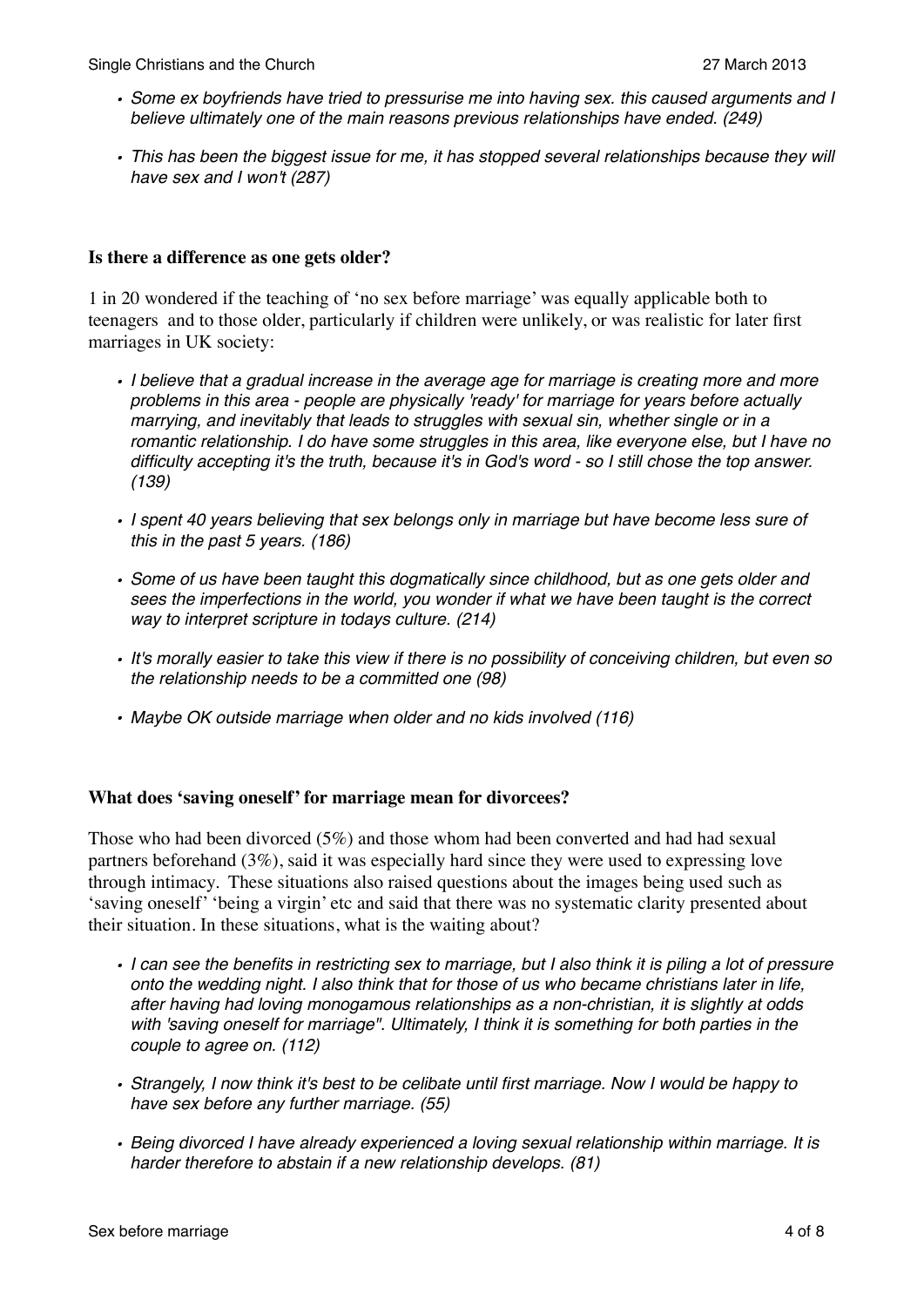*• I think for young single people it is important, but the risk is that they may just get married to have sex! I do feel it is a slightly different issue for divorcees (250)*

### **The decision only applies to those professing a Christian faith**

Despite choosing to accept that they (say they) would't have sex before marriage, 15% accepted that others might make a different decision and that would be OK for them and 2 % specifically said that it would not apply to those not professing a Christian faith.

*• This is the ideal and standard I believe set by God and I think this holds for Christians, but there are people who have different values and sleep together before marriage and then go onto have happy, faithful and loving marriages. I respect them, I do not judge them. (58)*

## **Staying a virgin all one's life?**

Some appeared to express their disappointment that they were still virgins (at 30, 40), implying that God had made them sexual beings without fulfillment. Two countered it by saying there were virtues in chastity and 'what you've never known, you've never missed' (215).

- *• Still waiting sadly (51)*
- *• I have never been in the position where sex was a realistic possibility, so I cannot swear that in a loving relationship I wouldn't be tested and tempted. I am also uncertain whether my stance against pre-marital sex is a revisionist explanation of why I am a virgin at almost 30. (273)*
- *• I really don't know anymore! I am 35 and haven't had sex but am wondering what I would do now in a commuted relationship. I definitely think it is supposed to be in the context of a loving committed relationship. But I also find it hard to believe that as sexual beings it would be gods plan that I'm still a virgin if I'm single at 65.... (187)*
- *• I am a virgin, but would love to have been able to have sex. (197)*

#### **Regrets and consequences for sex and no sex before marriage**

Those stating that sex belongs only in marriage and they are fine with it included those giving the Bible as authority and 7% saying that they had had sex before marriage and regretted it. Some looked at their beliefs about the consequences: soul ties between the two people, taking on their spirits through sex, given Satan authority over their life, or risk of pregnancy. One considered that waiting turned their marriage towards a companionate one.

- *• Having said that I have had sex before marriage and regret it due to the emotional problems it caused (264)*
- *• Whilst I believe in my heart that sex is for marriage I have caved in but now really struggle with sexual temptation and am reminded frequently of Song of Solomon 2:7 "Do not arouse or awaken love until it so desires" (164)*
- *• I waited in my first marriage and I think issues with waiting for years before then marrying (we were still only 24 when we married and 29 when we divorced) had a negative impact. I think it*  Sex before marriage 5 of 8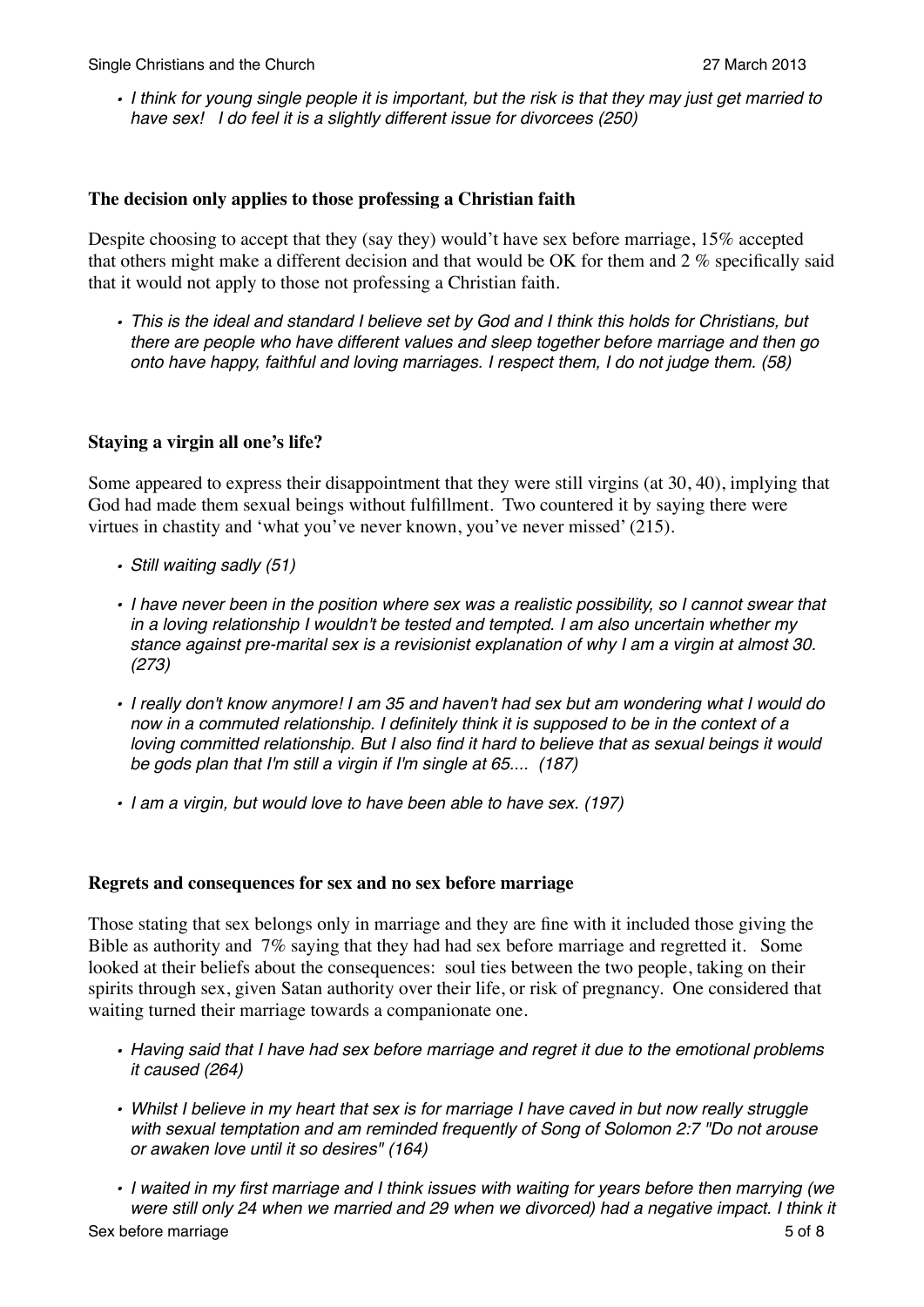*can be detrimental to wait too long as the relationship can then become more like a friendship only. The solution that many Christians take of marrying within five minutes is not something I would do to overcome this as once married it should be for life! (64)*

## **Sex is OK in a loving relationship**

Many (8%) repeated their view that sex can belong in any loving and committed relationship (Choice 3), with only a few qualifications, such as 'on the way to marriage' or 'engaged' or provided there is 'communication and trust'.

### **It's important to test compatibility**

Based on experience, 1 in 50 espoused the view that it was important to test compatibility:

- *• Having been married and was a virgin, and we struggled with sex for 7 years. It caused the breakdown of my marriage. (167)*
- *• Before my marriage broke down I would say sex only in marriage, but the breakdown was partly due to my husband and I not being compatible emotionally and sexually (5)*
- *• Experience with ex-wife means I would want to know we were compatible (278)*
- *• I waited when I got married before and have always regretted that. I would need to experience that with someone before I committed to marrying them. (210)*
- *• Was a virgin when married to my husband but he was sexually abusive from early days of our marriage and therefore as such my views have changed and I don't think I would wait for marriage to have sex as long as the relationship was a committed one. Saying this I haven't had sex with anyone other than my husband and that relationship ended nearly 10 years ago. (307)*
- *• I have had 2 friends who waited to have sex until after marriage. One was gay and couldn't perform, the other had a child size penis. They both said they knew only a Christian girl could be tricked into no sex before marriage. That made me change my view. (311)*

## **The Church and sex**

A few mentioned the need for church teaching, but more were concerned about the UK Church's fixation about sex, leading to a more judgmental attitude towards it rather than other sins.

- *• The Bible is clear we should only have sex with one person, however there are many other sins that we all commit on an almost daily basis, so why the fixation with this sin? (130)*
- *• I think avoiding sex is a practical consideration to protect feelings when we have sex we get more involved, so avoiding sex would help us to avoid heartache .. but the sex drive is very powerful. I think the Church in the West is hung up on sex. In the Caribbean they worry more about covetousness - which doesn't bother us. (175)*
- *• One may have ideals but turning them into rules can cause problems. and even NT marriages were not as legalistic and sex did take place after the couple were engaged.*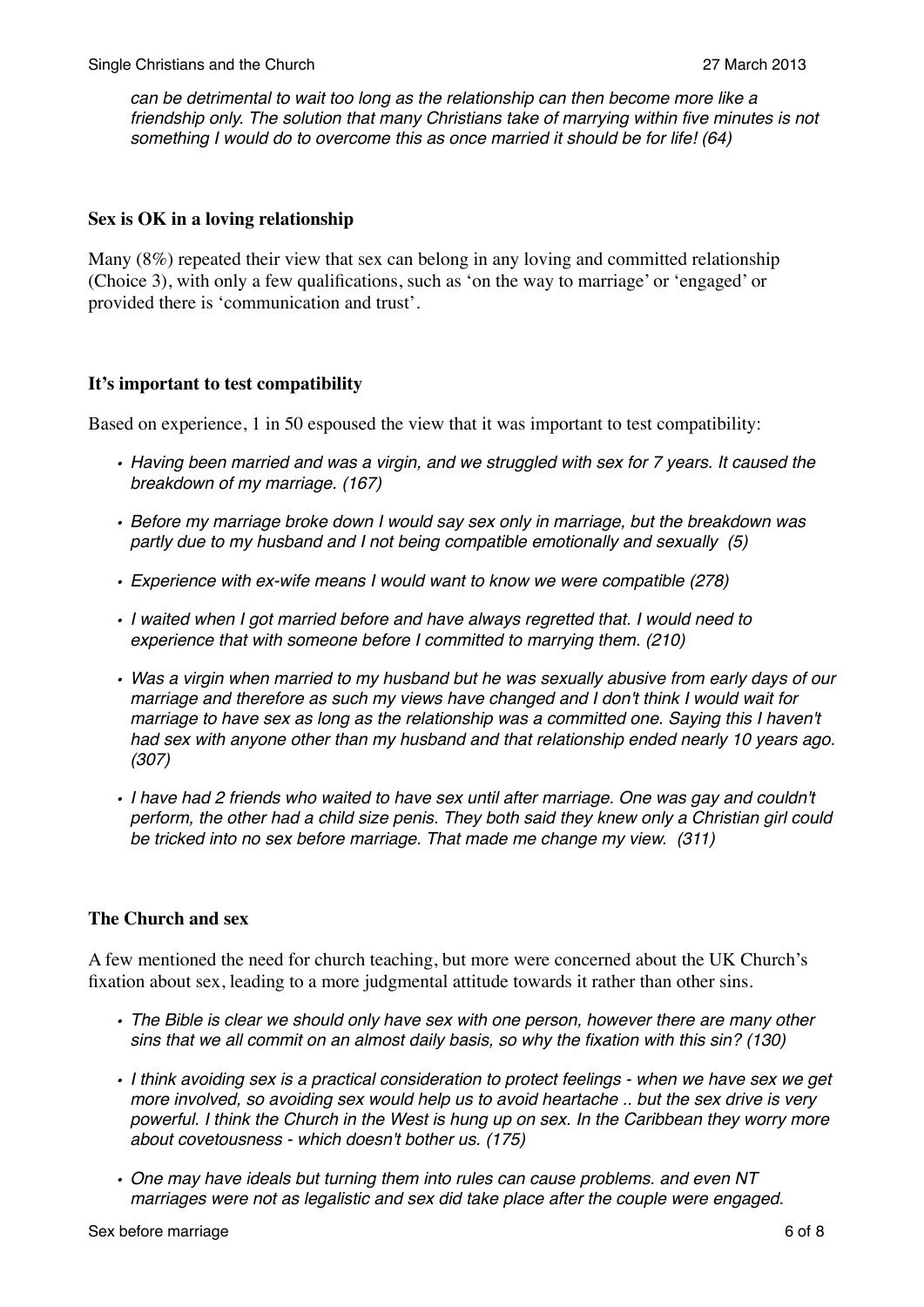*Originally a man took a woman into his tent and that meant he would be marrying her (Ruth and Boaz). Just because men and women can get away with not honouring this concept does not mean it invalidates it for everyone else. Putting the whole focus of being a Christian on sex is unhealthy as the focus is on helping others and doing our bit in life, not staying in with crossed legs, scared of being taken advantage of. (82)*

- *• I believe sex only within marriage is an ideal to which to aspire (and to which hitherto I have adhered) but I really don't think pre-marital sex is sinful and I am sure that many Christians have engaged in it. (260)*
- *• I have fallen short many times, to my shame and would be great if I felt that I could talk to church leaders about this, but I really can't see this happening - they're well meaning, but judgemental (107)*
- *• Making love starts with holding hands whereas sex starts nearly at the end. Have we complicated things unnecessarily? Is this thing about no sex (disregarded by most anyway) just taking our eyes of Jesus and onto rules and regulations? However, because I have been told in the past that it is sinful, I would have difficulty in going along with what I have just said and maybe that is why I am still single? I immediately presume someone wants to take advantage of me. But loving God, our neighbour and ourself are far more important things. Also to do what we can for others against injustice and oppression, so if along the way there is love but not marriage, how can I really believe I am more sinful than if I stay at home with crossed legs fleeing any close friendships? Trying to be perfect will never work and admitting we cannot but will do our best is surely better? (271)*
- *• I think we've been set up to fail (77)*
- *• Sick of patronising books on the subject. We live in a sexualised culture. I am celibate. It is killing me. Partly cos no one will talk to me about how hard it is. The church teaches really rubbish stuff about the genders and sex. As a woman I should be sweet and angelic and pure. I am not. I don't want to be. I want to be safe. I don't want to deny I am a sexual being. I don't want to be afraid of being sexual person I also want to deal with that in a healthy manner and a godly manner. (319)*

## **What is meant by marriage?**

Some wanted to question the definition of marriage used in the question : *I'm questioning this as well as what is marriage* (91). Would sex before marriage be 'adultery' or 'fornication'? What did Paul mean if you can't control yourself, just get married. What was 'marriage' in those days? There were several longer comments discussing the difference between 'being married' and the bit of paper in the national administration that said you were legally so. There was, however, consistency that there should:

a) be an agreement in place - either for long-term commitment, licence under national legal administration, and/ or appropriate financial arrangements, and

b) that the marriage comes into being at the point of having sex ('consummating the marriage').

*• Sex was permitted once couples were engaged and the relevant financial agreements signed. In OT days, a man allowing a woman to sleep in his tent meant he would marry her. This was part of the culture and so men who wished to be respected just could not and did not go around seducing woman (271)*